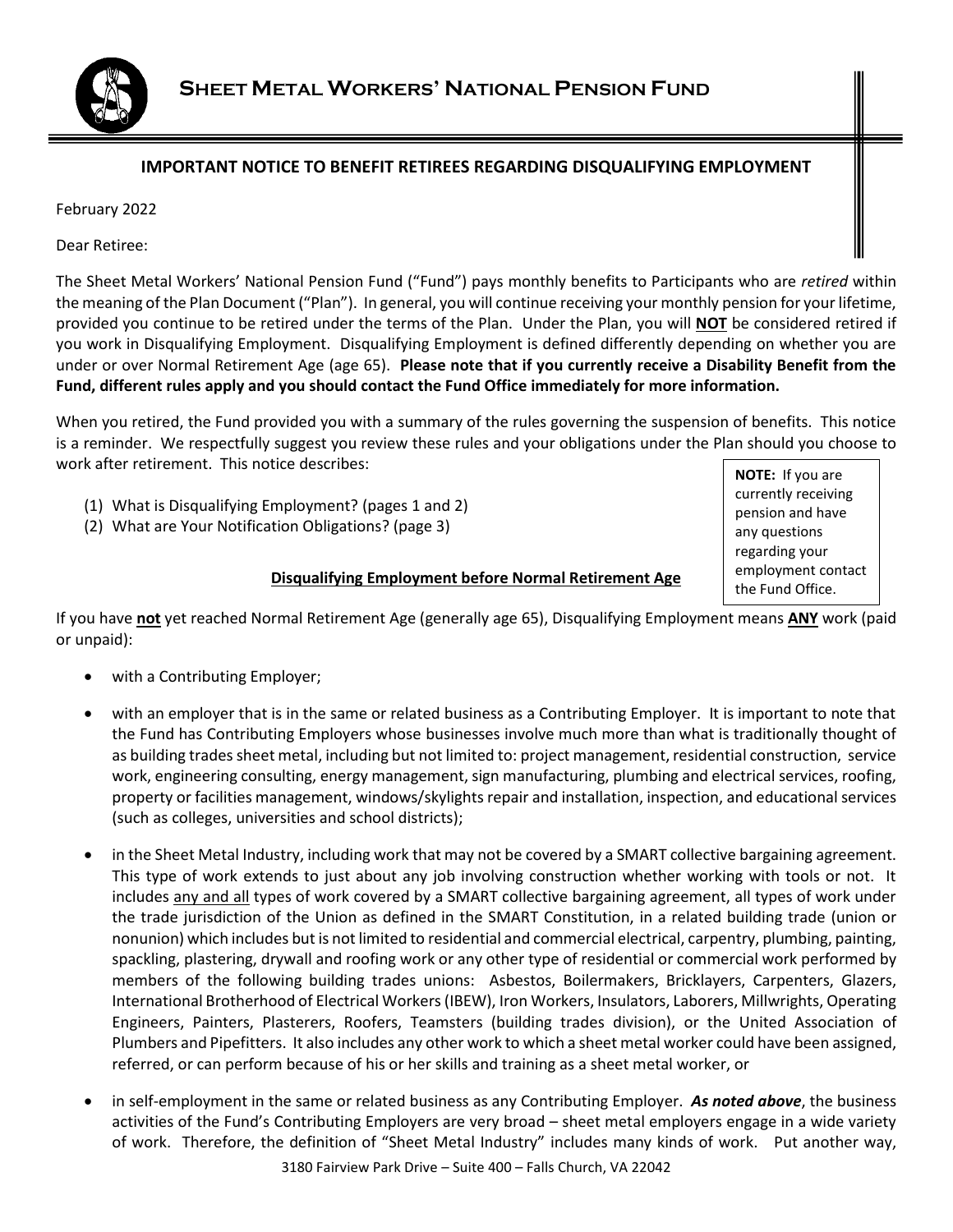employment or self-employment in the "same or related business as any Contributing Employer" or in the Sheet Metal Industry may be much broader than you might think.

If you have retired and attained age 62 you are able to return to work up to 40 hours per month in Covered Employment (employment covered by a SMART collective bargaining agreement) and continue to receive your pension.

Please note it is critical to check with the Fund, *in writing,* before engaging in any employment or self-employment to confirm whether that work might be in the "Sheet Metal Industry" or in the "same or related business as any Contributing Employer." There are limited exceptions that may apply to your situation.

### **Disqualifying Employment at or after Normal Retirement Age**

If you have reached Normal Retirement Age (age 65), Disqualifying Employment means employment or self-employment:

- in an industry covered by the Fund when your pension payments began,
- in the geographic area covered by the Fund when your pension payments began (note the Fund's geographic area includes the continental United States, Hawaii, and Puerto Rico), and
- in any trade or craft in which you worked at any time under the Fund.

If you have retired and have attained age 65 you are able to return to work up to 40 hours per month in Disqualifying Employment and continue to receive your pension.

**NOTE**: Under the Plan a Participant's Required Minimum Distribution date ("RMD") is April 1st of the year, following the year, that he or she attains age 70 ½. As of a Participant's RMD, he or she must be in pay status. This means he or she can work without any restrictions under the Plan. For example, let's say a Participant's date of birth is June 30, 1951. In this example, he would attain 70 % in 2021 and his RMD would be April 1, 2022, which represents the date he would be permitted to work in **any** capacity without a suspension in benefits.

Additionally, the Plan currently has certain limited exceptions to work in Disqualifying Employment and the Sheet Metal Industry which include<sup>1</sup>:

- Work for, or on behalf of, a governmental entity in a position that primarily involves compliance with the requirements of any federal, state, county, or municipal law, regulation, rule, or ordinance pertaining to construction, building, or facilities codes or standards, or pertaining to the terms or conditions of employment, work, or labor; or
- Work in the Sheet Metal Industry for an organization that is exempt from federal income taxation under Internal Revenue Code section 501(c) and the Participant works strictly as a volunteer and receives no compensation for such work other than for reimbursement of reasonable expenses; or
- Work as a Curriculum Construction Specialist (or similar position) for the Cleveland Municipal School District (CMSD), provided the work was referred to the CMSD by the Cleveland Building and Construction Trades Council

# **REMINDER***: Again, if you are not sure whether employment (including in a self-employed capacity) would cause your pension to be suspended, you should submit a written request to the Fund Office for determination before you return to work. If the employment is the type which will cause your pension to be suspended and you decide to work anyway, you must notify the Fund Office immediately.*

It is important to note that from time-to-time the Fund reviews retirees' employment after retirement. This is being done to ensure that you are not engaged in Disqualifying Employment. The Fund may, for example, require that you provide it

 $1$  These exceptions are available through December 31, 2025. If you continue to work after this date, this work could be Disqualifying Employment and subject to suspension.